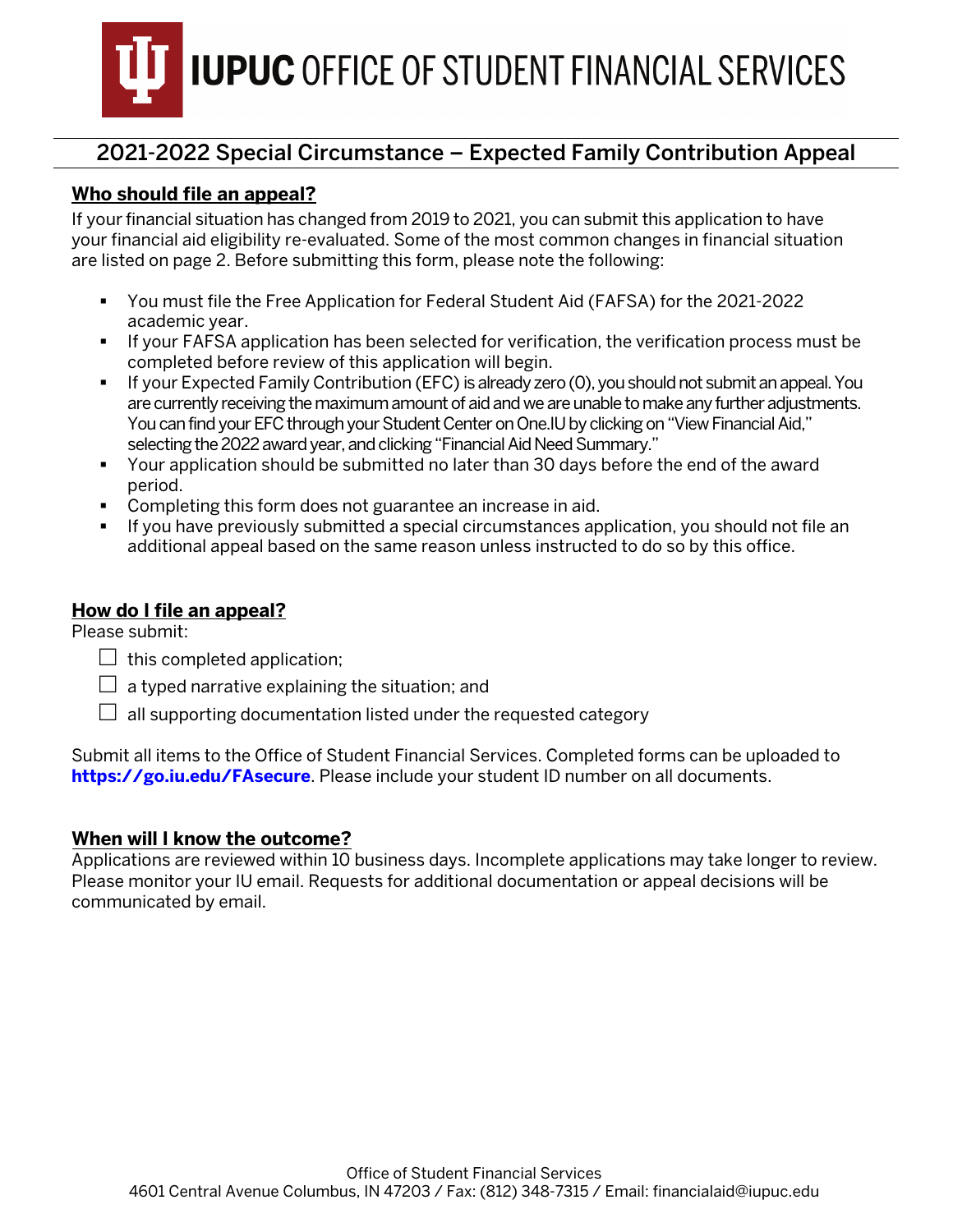

Section I: Listed below are examples of special circumstances. Please document all circumstances that apply and provide the required materials. If you have a circumstance not addressed below, visit [go.iupui.edu/appointment](https://studentcentral.iupui.edu/contact/appointment.html) to schedule an appointment with a financial aid counselor.

| <b>Circumstance</b>                                                                                                                                                                                                                                  | <b>Required Documentation</b>                                                                                                                                                                                                                                                                                                                                                                                                                                                                                                                                                                                                                                  |  |  |
|------------------------------------------------------------------------------------------------------------------------------------------------------------------------------------------------------------------------------------------------------|----------------------------------------------------------------------------------------------------------------------------------------------------------------------------------------------------------------------------------------------------------------------------------------------------------------------------------------------------------------------------------------------------------------------------------------------------------------------------------------------------------------------------------------------------------------------------------------------------------------------------------------------------------------|--|--|
| <b>Loss or Decrease of</b><br>Income<br>Voluntary job loss must be<br>due to academic program<br>requirements or<br>circumstances beyond the<br>employee's control. For<br>dependent students, the<br>loss must generally occur to<br>parent income. | 1. In a typed statement, provide a detailed explanation of job loss, wage<br>decrease, or salary decrease.<br>2. For a job loss, provide a letter on company letterhead, with beginning<br>and ending dates of employment, earnings, and any compensation<br>received in 2021.<br>3. If unemployment compensation was received in 2021, provide a copy of<br>the most recent benefit statement. If no benefits were received, provide<br>an explanation in your typed statement.<br>4. Provide any year-to-date pay stub(s) for work in 2021 or a letter from<br>employer stating wages or salary.<br>5. Complete Section II (page 3) to estimate 2021 income. |  |  |
| <b>Divorce, Separation, or</b><br>Widowed after 2021-2022<br><b>FAFSA was submitted</b>                                                                                                                                                              | 1. In a typed statement, describe current living arrangements for family<br>members, including all children.<br>2. Provide documentation indicating the change in marital status (e.g.,<br>statement of separation, signed copy of divorce decree, letter from an<br>attorney or court, or death certificate).<br>3. Provide documentation indicating information regarding support the<br>"custodial" parent/student will receive, including child support/<br>alimony payments or insurance settlement, pension payments, IRAs,<br>etc., if applicable.<br>4. Provide "custodial" parent or student 2020 federal tax transcripts and<br>W2s.                 |  |  |
| Loss of One-Time or Non-<br><b>Recurring Income</b>                                                                                                                                                                                                  | 1. In a typed statement, provide a detailed explanation of the one-time or<br>non-recurring income and how the funds were used.<br>2. Provide documentation showing the amount of the one-time income.                                                                                                                                                                                                                                                                                                                                                                                                                                                         |  |  |
| <b>Unusual Medical, Dental, or</b><br><b>Nursing Home Expenses</b>                                                                                                                                                                                   | 1. In a typed statement, provide a detailed explanation of the unusual<br>medical, dental, or nursing home expenses.<br>2. Provide a receipt, canceled checks, or other documentation showing<br>payment for expenses.<br>3. Provide documentation of costs covered by insurance.<br>4. Provide a copy of 2020 federal income tax form Schedule A (Itemized<br>Deductions). Please note that a copy of a 2020 federal tax transcript<br>may be requested.                                                                                                                                                                                                      |  |  |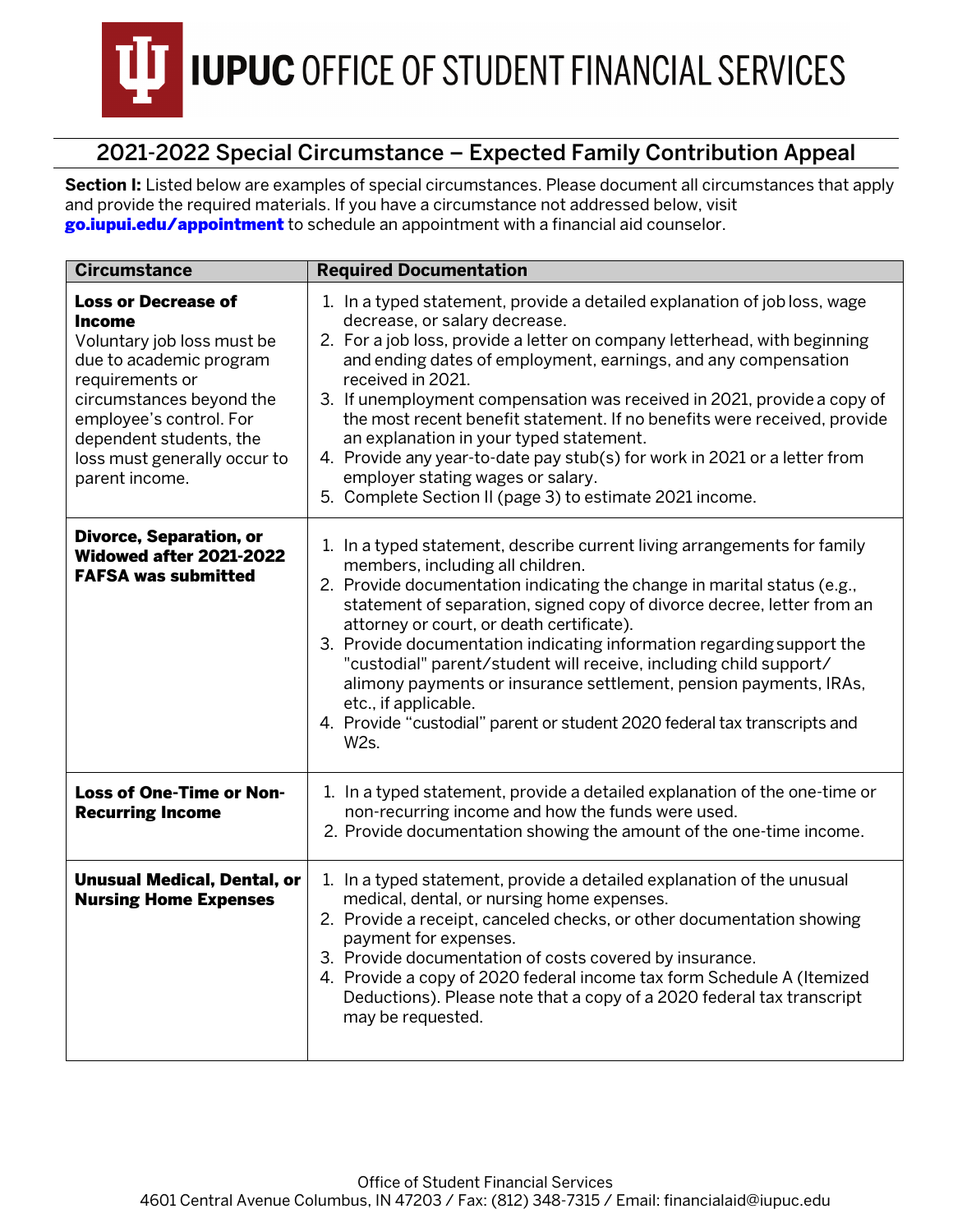

**Section II:** Complete this section only if you are appealing due to loss or decrease of income or due to divorce, separation, or death. Report your total projected income and adjustments from all sources for January 1 through December 31, 2021. If income listed does not apply, answer with "0" or "none." Click the  $@$  icon or see pages 4-5 for help if you are uncertain what to report.

| Independent |               | <b>Income &amp; Benefits for 2021</b>                                     | <b>Dependent</b> |                 |
|-------------|---------------|---------------------------------------------------------------------------|------------------|-----------------|
| <b>Self</b> | <b>Spouse</b> |                                                                           | <b>Parent 1</b>  | <b>Parent 2</b> |
|             |               | Wages                                                                     |                  |                 |
|             |               | Unemployment benefits                                                     |                  |                 |
|             |               | Interest/dividend income                                                  |                  |                 |
|             |               | Tax-deferred payments to pensions or<br>retirement accounts $\circled{2}$ |                  |                 |
|             |               | Child support received for all children $\circled{?}$                     |                  |                 |
|             |               | Alimony                                                                   |                  |                 |
|             |               | Severance pay                                                             |                  |                 |
|             |               | Pensions and/or annuities distributions ①                                 |                  |                 |
|             |               | Business/farm income                                                      |                  |                 |
|             |               | Rental income                                                             |                  |                 |
|             |               | Housing allowance (military or clergy) $\circled{2}$                      |                  |                 |
|             |               | Other $\mathcal{D}$ (please specify):                                     |                  |                 |
|             |               | Other <sup>7</sup> (please specify):                                      |                  |                 |
|             | Independent   | <b>Income Adjustments for 2021</b>                                        | <b>Dependent</b> |                 |
| <b>Self</b> | <b>Spouse</b> |                                                                           | <b>Parent 1</b>  | <b>Parent 2</b> |
|             |               | Child support paid for all children $\circled{?}$                         |                  |                 |
|             |               | Other (please specify):                                                   |                  |                 |
|             |               | Other (please specify):                                                   |                  |                 |

**Section III: Affirmation Statement:** I certify that the information provided on this form is complete and accurate to the best of my knowledge. Additional information may be requested and must be received before the appeal is reviewed.

| Student Signature:          |                                                                                                                                               | Date: |  |
|-----------------------------|-----------------------------------------------------------------------------------------------------------------------------------------------|-------|--|
|                             | To sign this form please print the form and provide your signature                                                                            |       |  |
| Student ID Number:          |                                                                                                                                               |       |  |
| Signature of Spouse/Parent: |                                                                                                                                               | Date: |  |
|                             | Required when reducing spouse or parent income, including the parent in<br>the household following divorce, separation or death of one parent |       |  |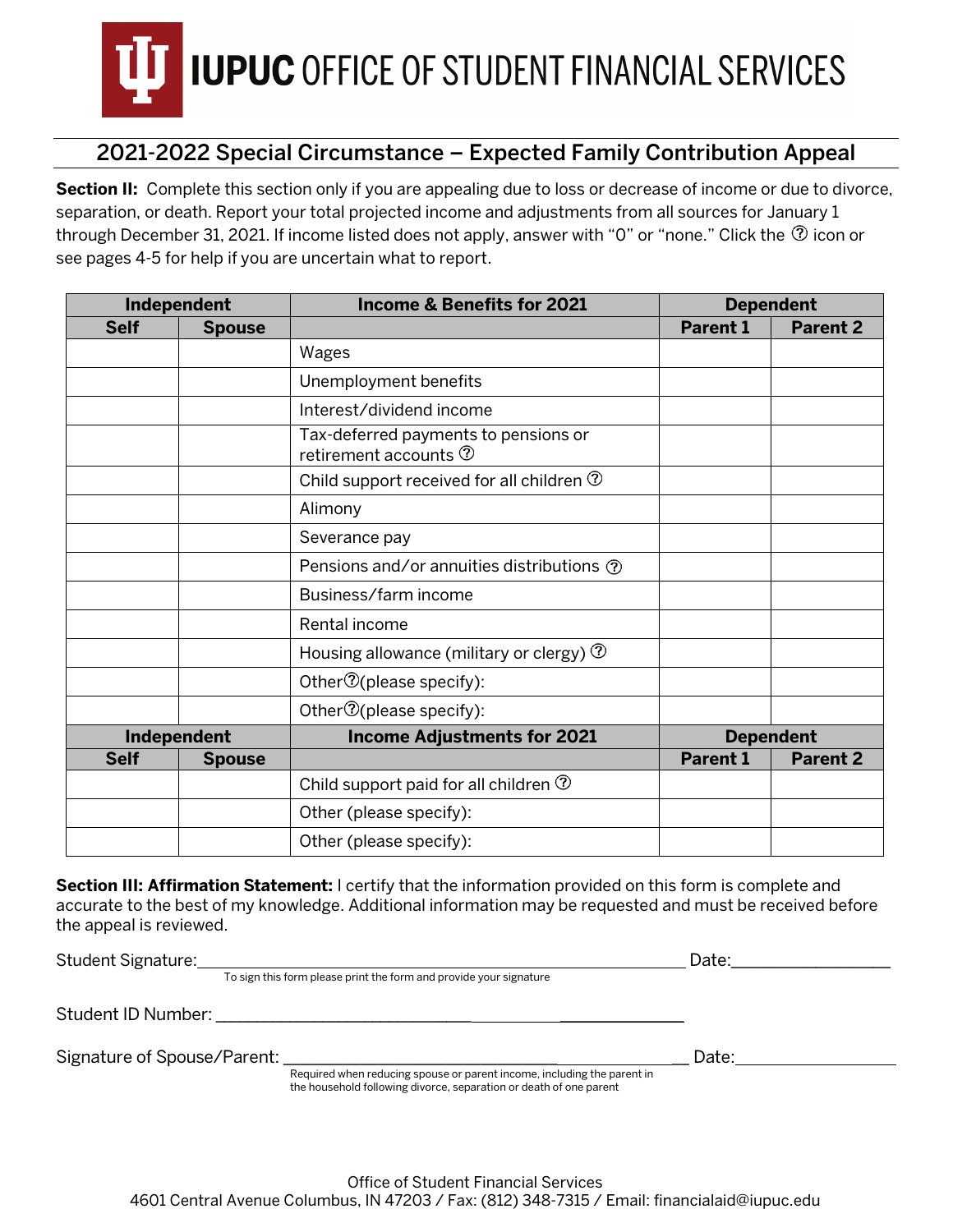

**Section IV:** Use the information below to help complete Section II on page 3.

#### *Income & Benefits for 2021*

**Wages:** Enter the amount of wages or salary you expect to earn from January 1, 2021 through December 31, 2021.

**Unemployment benefits:** Enter the amount of unemployment benefits you expect to receive from January 1, 2021 through December 31, 2021.

**Interest or dividend income:** Enter the amount of income you expect to earn from interest or dividends from January 1, 2021 through December 31, 2021.

**Tax-deferred payments to pension and retirement accounts:** Enter the amount of tax-deferred payments you expect to make to pension or retirement accounts from January 1, 2021 through December 31, 2021. Visit **studentaid.gov/2122/help/stud[ent-tax-deferred-pension](https://studentaid.gov/2122/help/student-tax-deferred-pension)** for more information.

**Child support received:** Enter the amount of child support you expect to receive for all children in your household from January 1, 2021 through December 31, 2021. Visit **studentaid.gov/2122[/help/student-child-support](https://studentaid.gov/2122/help/student-child-support-received)[received](https://studentaid.gov/2122/help/student-child-support-received)** for more information.

**Alimony:** Enter the amount of alimony you expect to receive from January 1, 2021 through December 31, 2021.

**Severance pay:** Enter the amount of severance pay you expect to receive from January 1, 2021 through December 31, 2021.

**Pensions and/or annuities distributions:** Enter the amount of untaxed portions of IRA distributions and pensions you expect to receive from January 1, 2021 through December 31, 2021. Exclude rollovers. If negative, enter a zero. Visit **[studentaid.gov/2122/help/student-untaxed-ira-distributions-pensions](https://studentaid.gov/2122/help/student-untaxed-ira-distributions-pensions)** for more information.

**Business or farm income:** Enter the amount of income you expect to earn from a business or farm from January 1, 2021 through December 31, 2021.

**Rental income:** Enter the amount of income you expect to earn from rental properties from January 1, 2021 through December 31, 2021.

**Housing allowance:** Enter the total cash value of housing, food, and any other living allowances you expect to receive from January 1, 2021 through December 31, 2021 as a member of military, clergy, and other organization. Visit **studentaid.gov/2122[/help/student-allowances](https://studentaid.gov/2122/help/student-allowances)** for more information.

**Other untaxed income:** Enter the total amount of any other untaxed income or benefits, such as workers compensation, foreign income not taxed by any government, disability benefits, etc. that you expect to receive from January 1, 2021 through December 31, 2021. Visit **studentaid.gov/2122[/help/student-other-untaxed-income](https://studentaid.gov/2122/help/student-other-untaxed-income)** for more information. Please specify in Section II the source of the income.